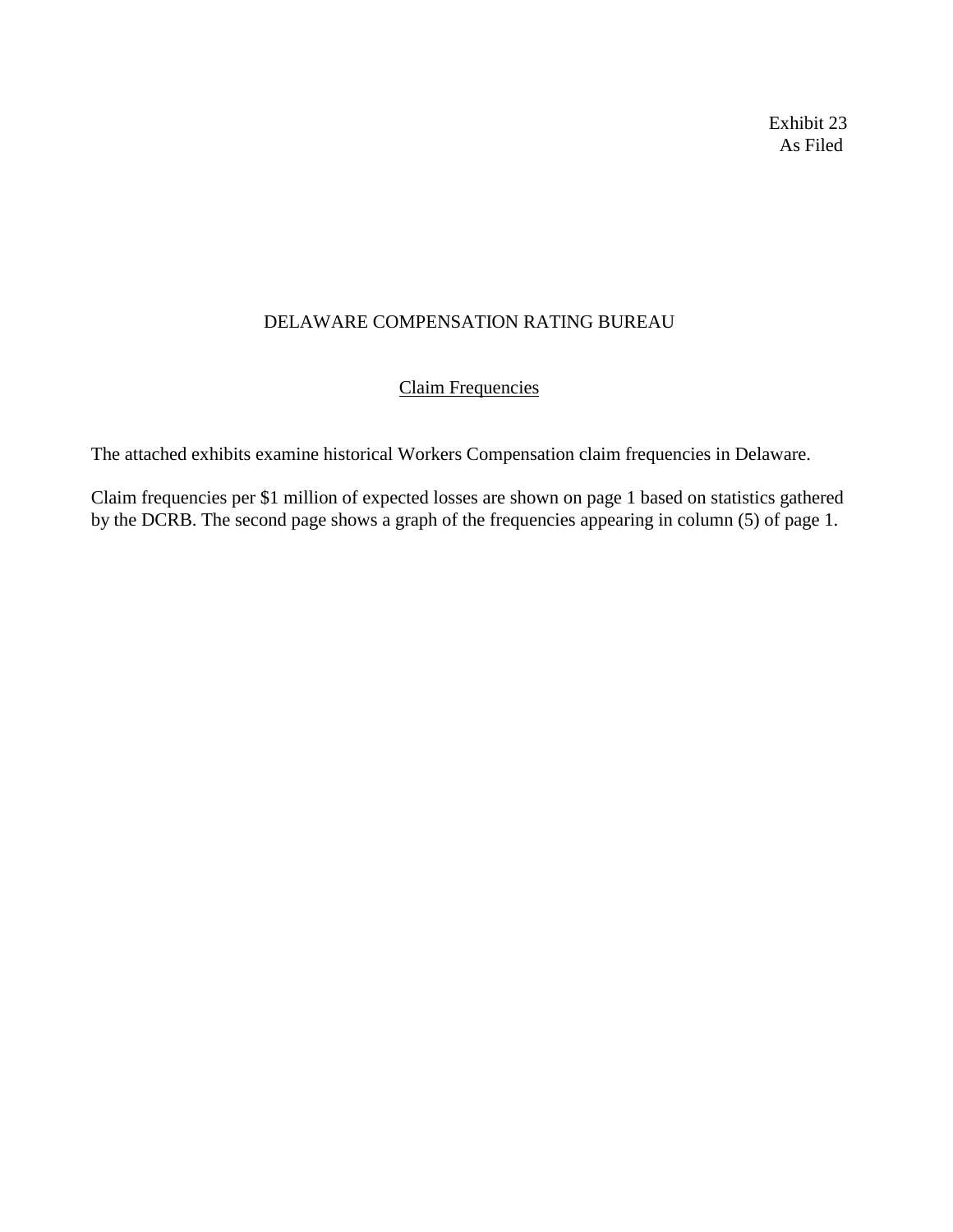## **Delaware W.C - Claim Frequencies**

DCRB Unit Statistical PlanExcluding Deductible Business

|               | # of Claim | % Change      | <b>Expected</b> | % Change | <b>Claim Frequency</b>    | % Change  | Period    | <b>Annual % Change</b> | Period    | Annual % Change    |
|---------------|------------|---------------|-----------------|----------|---------------------------|-----------|-----------|------------------------|-----------|--------------------|
| <b>Policy</b> | Indemnity  | <b>Counts</b> | Losses          | Exp Loss | (#Claims per \$1 million) | Frequency |           | In Claim Frequency     |           | In Claim Frequency |
| Year          | (1)        | (2)           | (3)             | (4)      | (5)                       | (6)       |           |                        |           |                    |
| 1990          | 3.722      |               | 188.099.566     |          | 19.79                     |           | PY90-PY03 | $-5.8%$                | PY90-PY02 | $-5.8%$            |
| 1991          | 3,513      | $-5.6%$       | 183,339,337     | $-2.5%$  | 19.16                     | $-3.2%$   | PY91-PY03 | $-6.0\%$               | PY91-PY02 | $-6.2%$            |
| 1992          | 3,110      | $-11.5%$      | 167.091.171     | -8.9%    | 18.61                     | $-2.9%$   | PY92-PY03 | $-6.3%$                | PY92-PY02 | $-6.6%$            |
| 1993          | 3,107      | $-0.1\%$      | 159.348.858     | -4.6%    | 19.50                     | 4.8%      | PY93-PY03 | $-6.7\%$               | PY93-PY02 | $-7.0\%$           |
| 1994          | 2,733      | $-12.0%$      | 163.230.733     | 2.4%     | 16.74                     | $-14.2%$  | PY94-PY03 | $-6.5%$                | PY94-PY02 | $-6.8%$            |
| 1995          | 2,739      | 0.2%          | 162.867.727     | $-0.2%$  | 16.82                     | 0.5%      | PY95-PY03 | $-6.8\%$               | PY95-PY02 | $-7.4%$            |
| 1996          | 2,729      | -0.4%         | 172.278.260     | 5.8%     | 15.84                     | $-5.8%$   | PY96-PY03 | $-6.7\%$               | PY96-PY02 | $-7.4%$            |
| 1997          | 2,547      | -6.7%         | 176.513.118     | 2.5%     | 14.43                     | $-8.9%$   | PY97-PY03 | $-6.3%$                | PY97-PY02 | $-7.2%$            |
| 1998          | 2,488      | $-2.3%$       | 188.401.230     | 6.7%     | 13.21                     | $-8.5%$   | PY98-PY03 | $-6.0\%$               | PY98-PY02 | $-7.1\%$           |
| 1999          | 2,463      | $-1.0\%$      | 193.537.650     | 2.7%     | 12.73                     | $-3.6%$   | PY99-PY03 | $-5.8%$                | PY99-PY02 | $-7.5%$            |
| 2000          | 2,294      | $-6.9\%$      | 198,053,664     | 2.3%     | 11.58                     | $-9.0%$   | PY00-PY03 | -3.9%                  | PY00-PY02 | $-5.7%$            |
| 2001          | 1,980      | $-13.7%$      | 197.285.964     | $-0.4%$  | 10.04                     | $-13.3\%$ | PY01-PY03 | $0.4\%$                | PY01-PY02 | 2.5%               |
| 2002          | 1,949      | $-1.6%$       | 189.374.324     | $-4.0\%$ | 10.29                     | 2.5%      | PY02-PY03 | $-2.0\%$               |           |                    |
| 2003          | .544       | $-20.8%$      | 152.755.281     | $-19.3%$ | $10.11**$                 | $-1.7%$   |           |                        |           |                    |

**\* Includes approximately 1st 9.5months of PY2003.**

**\*\* Projected value for complete PY2003 is 10.05 based on an annual change in claim frequency of -6.0%.**

|               | <b>SAWW</b>   | % Change    | <b>SAWW</b> | Adj Claim Freq. (1)       | % Change  | Period    | Annual % Change          |
|---------------|---------------|-------------|-------------|---------------------------|-----------|-----------|--------------------------|
| <b>Policy</b> |               | <b>SAWW</b> | Index       | (#Claims per \$1 million) | Adj Claim |           | <b>In Adjusted Claim</b> |
| Year          |               |             |             |                           | Frequency |           | <b>Frequency</b>         |
| 1990          | 478.89        |             | 1.0000      | 19.79                     |           | PY90-PY03 | $-1.8%$                  |
| 1991          | 499.16        | 4.2%        | 1.0423      | 19.97                     | 0.9%      | PY91-PY03 | $-2.1%$                  |
| 1992          | 511.31        | 2.4%        | 1.0677      | 19.87                     | $-0.5%$   | PY92-PY03 | $-2.3%$                  |
| 1993          | 530.30        | 3.7%        | 1.1074      | 21.59                     | 8.7%      | PY93-PY03 | $-2.6%$                  |
| 1994          | 547.65        | 3.3%        | 1.1436      | 19.14                     | $-11.3%$  | PY94-PY03 | $-2.4%$                  |
| 1995          | 572.11        | 4.5%        | 1.1947      | 20.09                     | 5.0%      | PY95-PY03 | $-2.8%$                  |
| 1996          | 599.73        | 4.8%        | 1.2523      | 19.84                     | $-1.2%$   | PY96-PY03 | $-2.8%$                  |
| 1997          | 632.89        | 5.5%        | 1.3216      | 19.07                     | $-3.9%$   | PY97-PY03 | $-2.6%$                  |
| 1998          | 659.91        | 4.3%        | 1.3780      | 18.20                     | $-4.6%$   | PY98-PY03 | $-2.4%$                  |
| 1999          | 688.76        | 4.4%        | 1.4382      | 18.31                     | 0.6%      | PY99-PY03 | $-2.4%$                  |
| 2000          | 719.80        | 4.5%        | 1.5031      | 17.41                     | $-4.9%$   | PY00-PY03 | $-0.8%$                  |
| 2001          | 753.67        | 4.7%        | 1.5738      | 15.80                     | $-9.2%$   | PY01-PY03 | 3.2%                     |
| 2002          | 769.39        | 2.1%        | 1.6066      | 16.53                     | 4.6%      | PY02-PY03 | 1.5%                     |
| 2003          | 793.55<br>(2) | 3.1%        | 1.6571      | 16.75                     | 1.3%      |           |                          |

(1) Adjusted claim frequency is claim frequency per \$1 million expected losses at constant (1987) wages

(2) Includes approximately 1st 9.5 months of PY 2003. ( Full Year=796.41 )